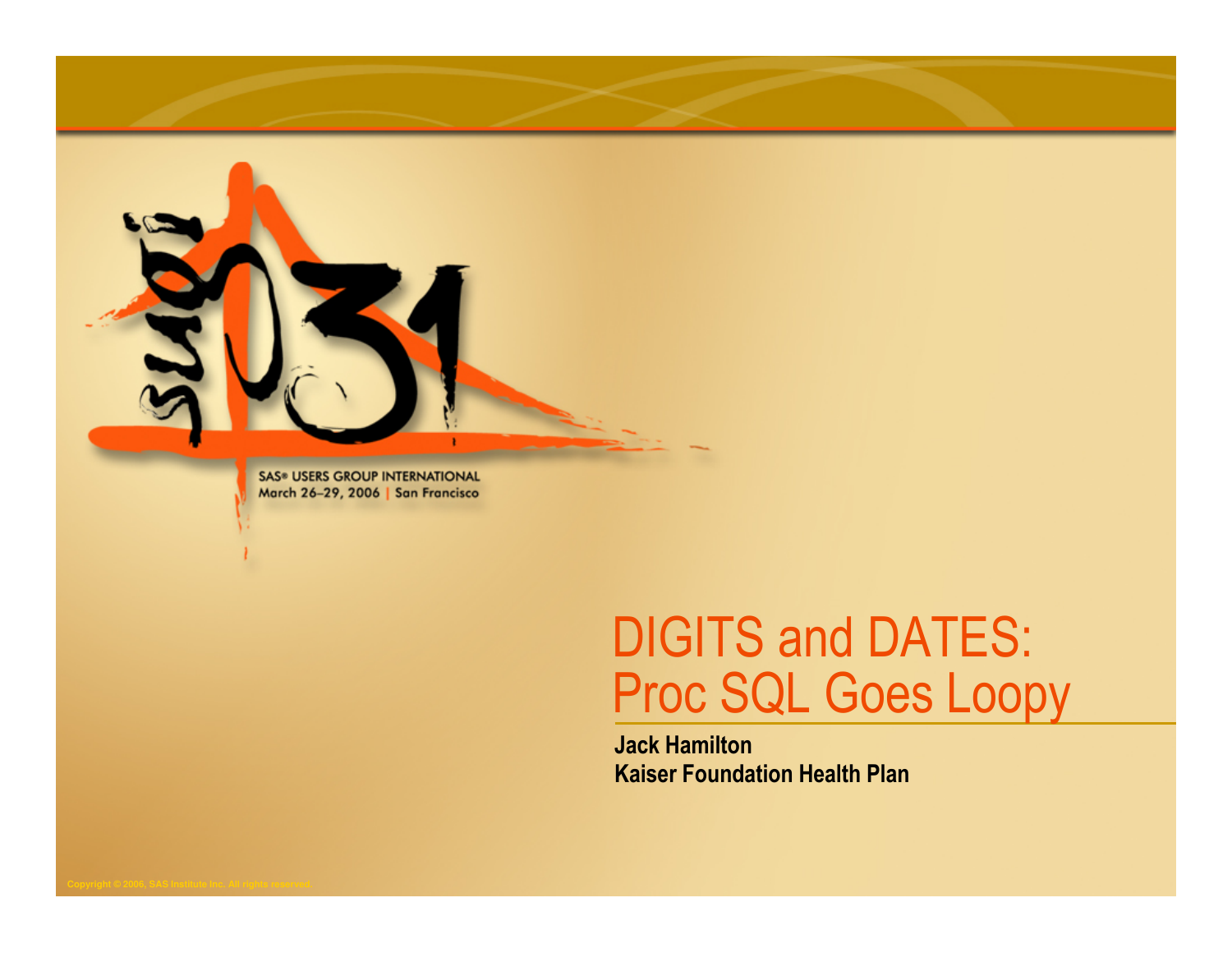# Alternate Title

SAS Institute insisted that my original title be changed to

DIGITS and DATES: The SQL Procedure Goes "Loopy"

The new title doesn't have quite the same ring to it, does it?

 $3031$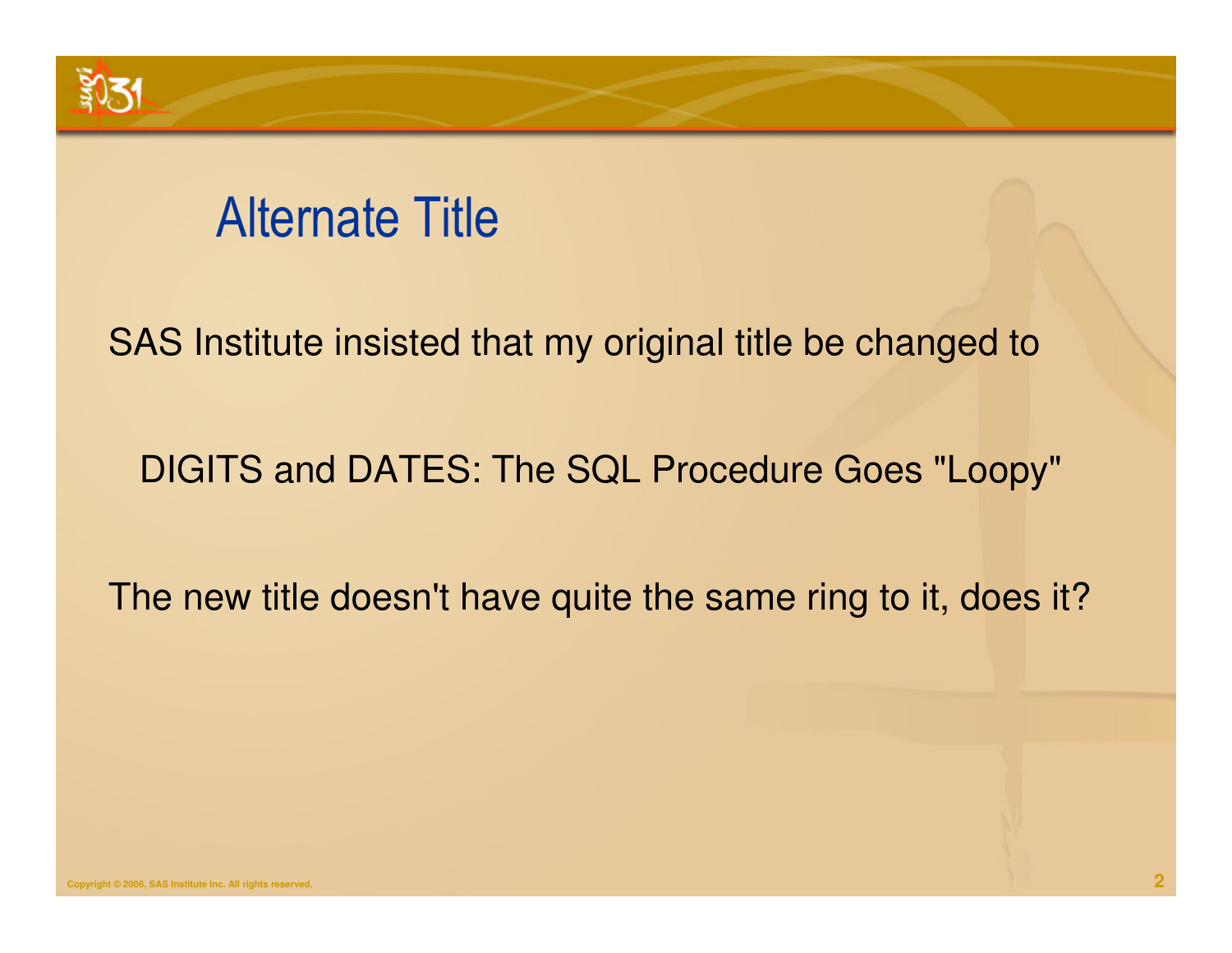# **Overview**

- This presentation describes a method to simulate data step looping in SQL.
- Looping is a somewhat specialized requirement; much of what you would do with loops in an algorithmic language is done with set manipulation in SQL, so ordinarily there's no need for this.
- SQL looping is especially useful when the data step is inconvenient or not available.
- In my case (and this is not the case for everyone), I look upon SQL as a challenge to be solved, so I will sometimes use SQL even when the data step is easily available.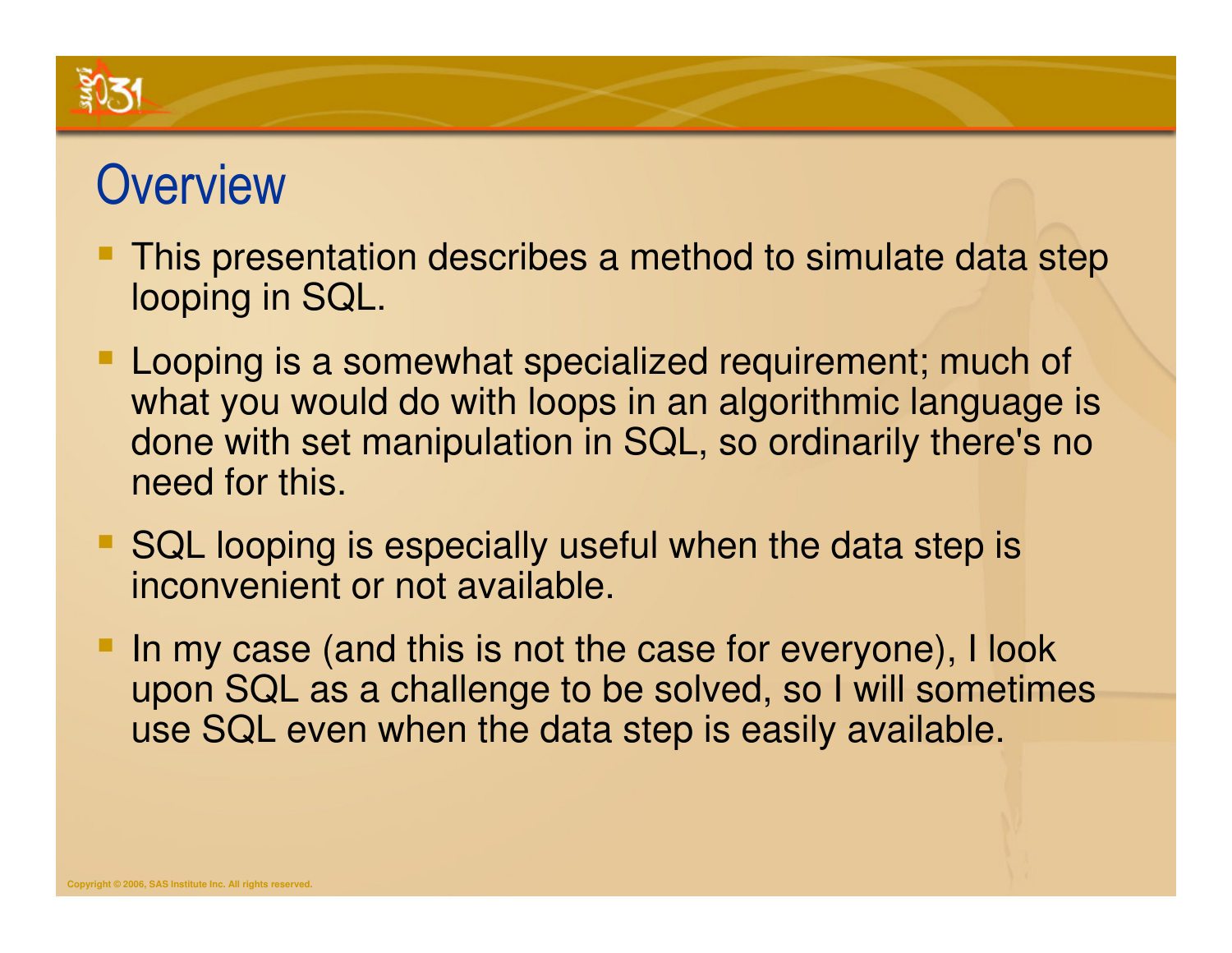# A Fundamental Problem With SUGI Papers

This paper is in the Coders Corner section, which is designed for brief descriptions of solutions to particular problems.

Alas, the problem I wanted to solve is too complicated to explain fully in a short paper.

So I'm going to solve a much simpler problem instead. It's almost trivial, so you might think "Why bother?"

The answer is "What I'm showing today is trivial, but it can be scaled up to solve non-trivial problems."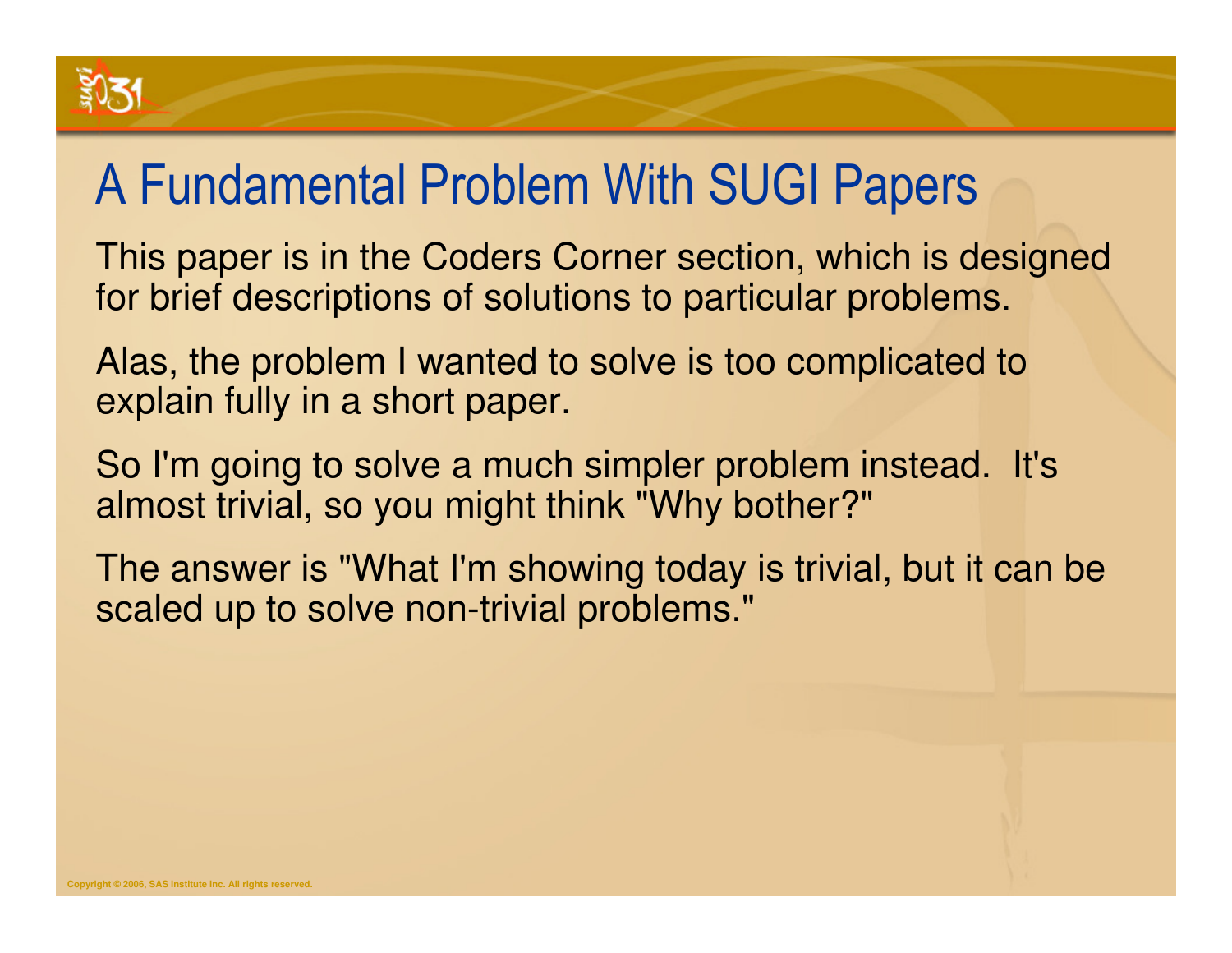

# A Simple Problem

 The simple problem I'm going to solve today is to list the even numbers 0 through 98 without having an input table containing all those numbers.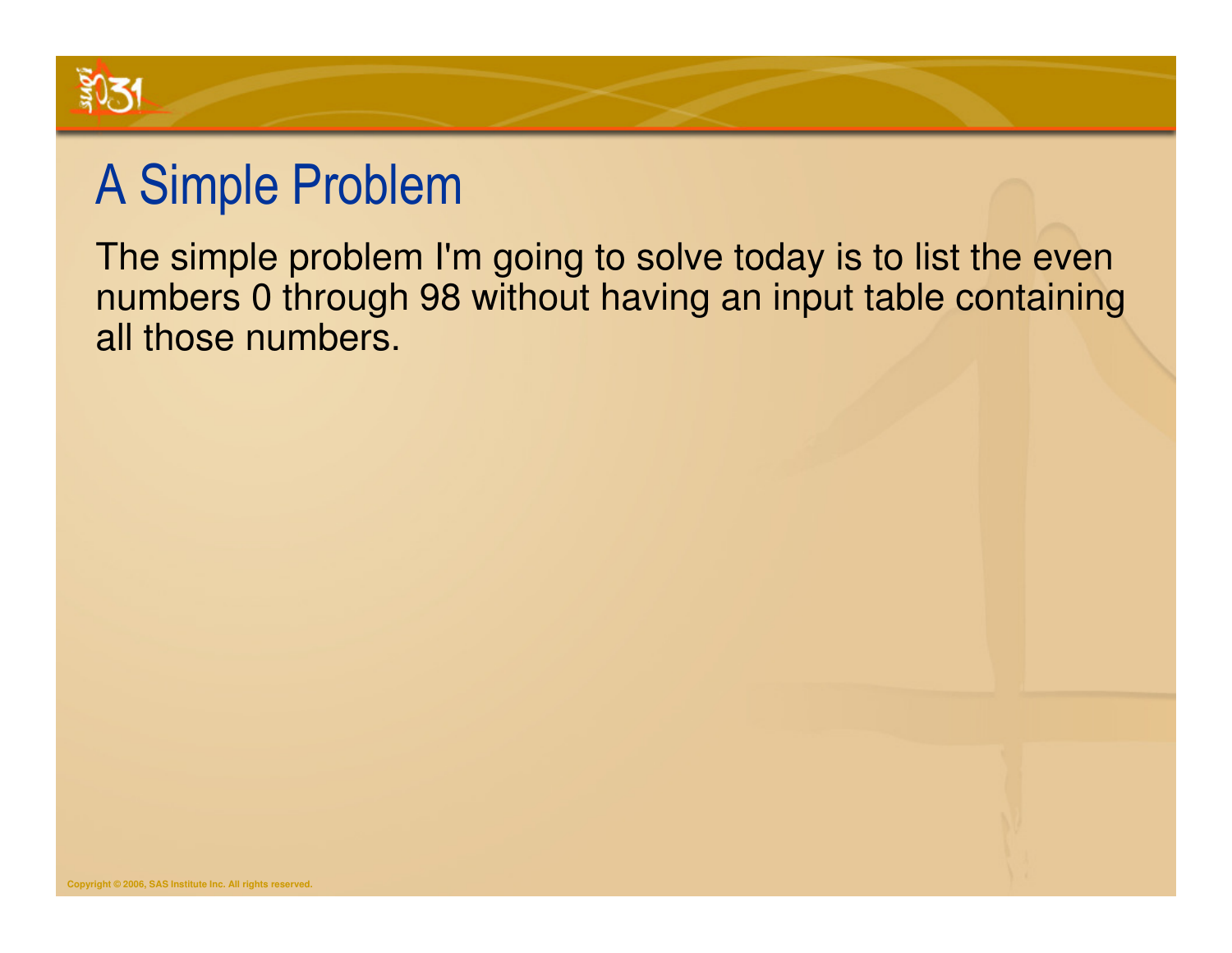

# The Key To Looping

The key to solving the looping problem in SQL is to have a simple utility data set containing only the digits 0-9.

```
proc sql;
create table digits
(digit integer);
insert into digits
values(0) values(1) values(2)
values(3) values(4) values (5)values(6) values(7) values(8)values(9);quit;
```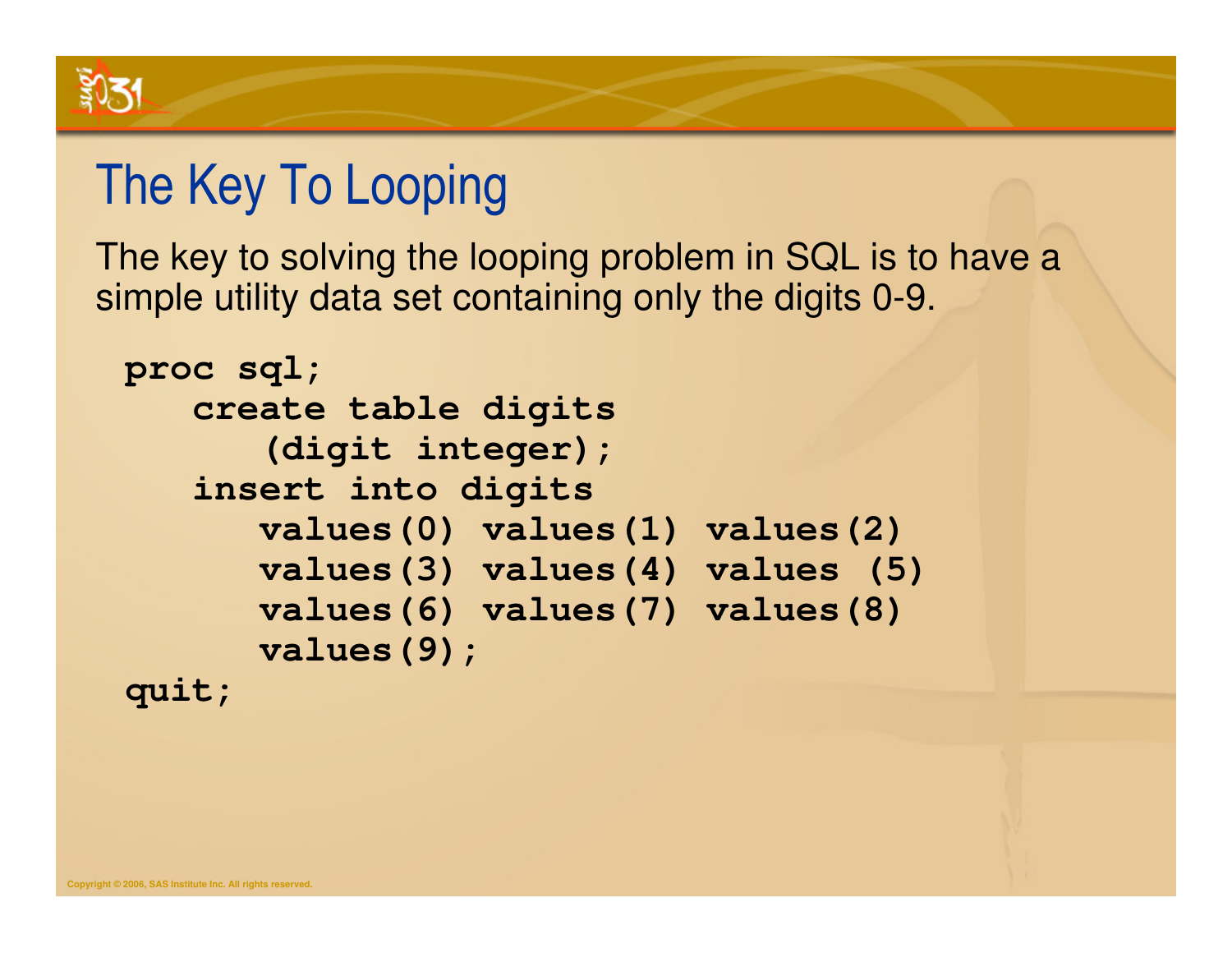

# The Key To Looping

By joining the digits table with itself, we can produce any numbers we want. We can subset the results using a WHERE clause.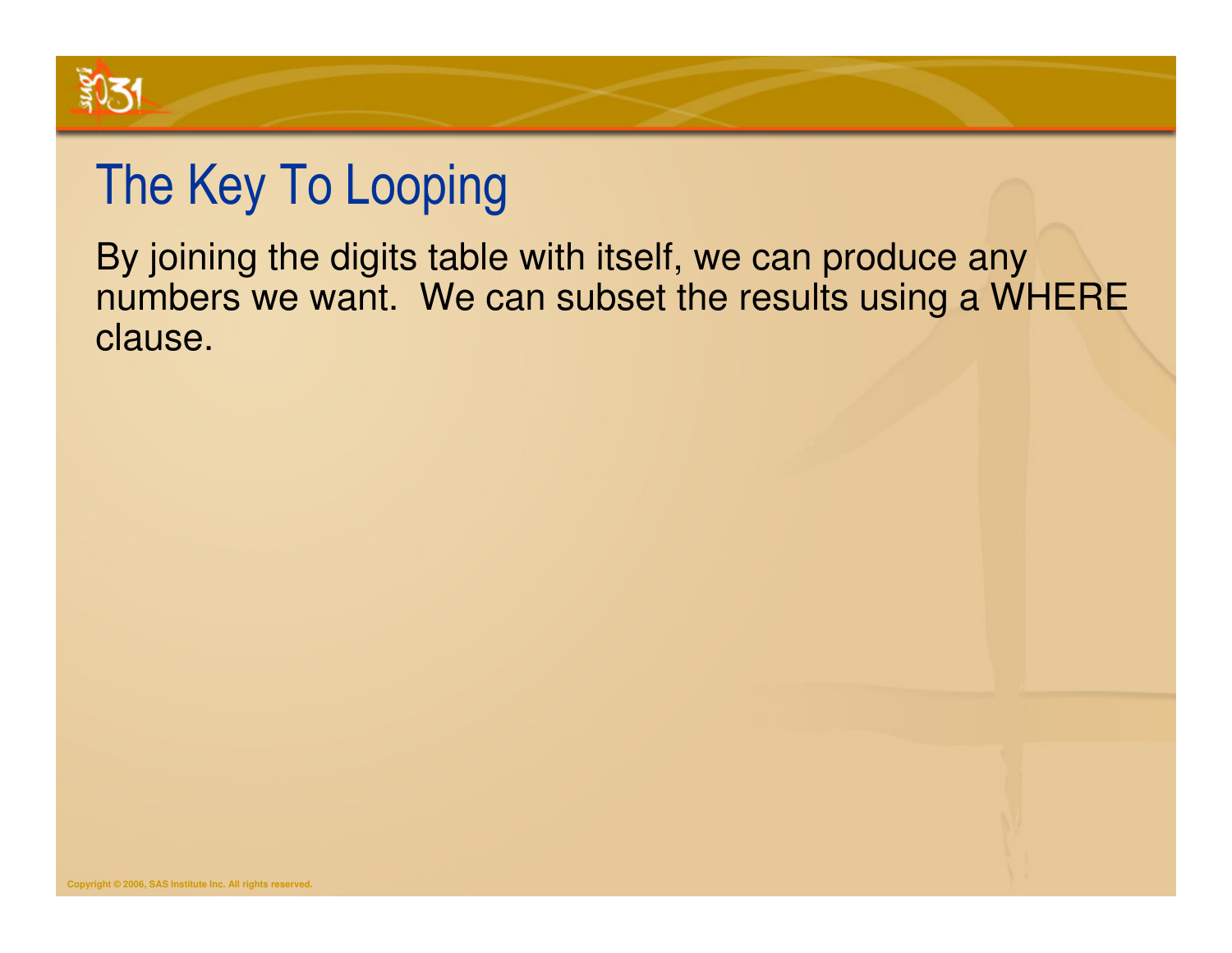#### A Simple Example

| proc sql; |                 |
|-----------|-----------------|
| select    | ones.digit      |
|           | + tens.digit*10 |
|           | as number       |
| from      | digits as ones, |
|           | digits as tens; |

**quit;**

 **NOTE: The execution of this query involves performing one or more Cartesian product joins that can not be optimized.**

This produces the numbers 0-99.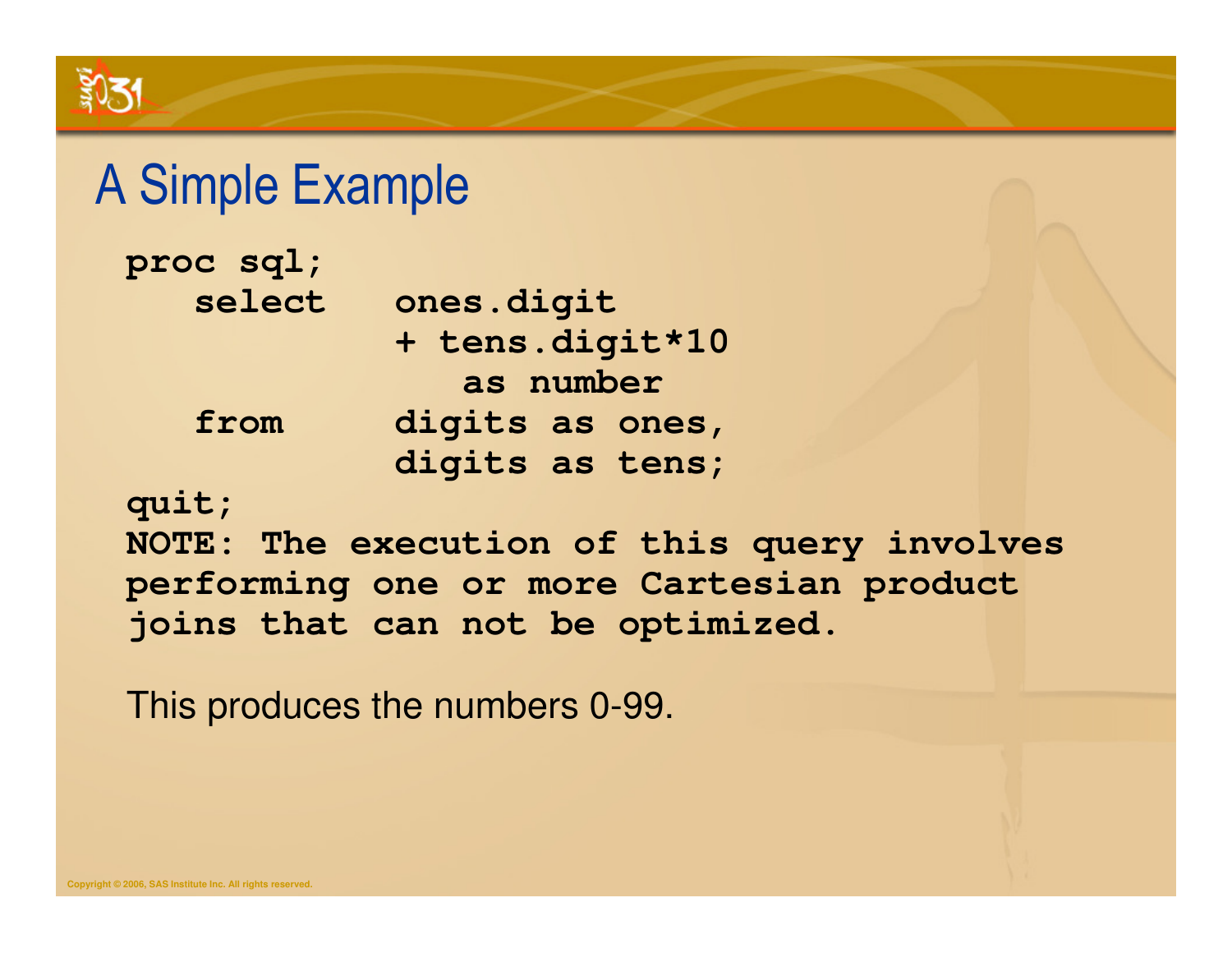

# A Simple Example

If you look at the resulting data set, you'll see that it's not exactly what you wanted - it contains the right numbers, but in the wrong order. You will see:

| 10                                   |
|--------------------------------------|
| 20                                   |
|                                      |
| 80                                   |
| 90                                   |
| $\mathbf 1$                          |
| $\begin{array}{c} 1 \ 1 \end{array}$ |
|                                      |

…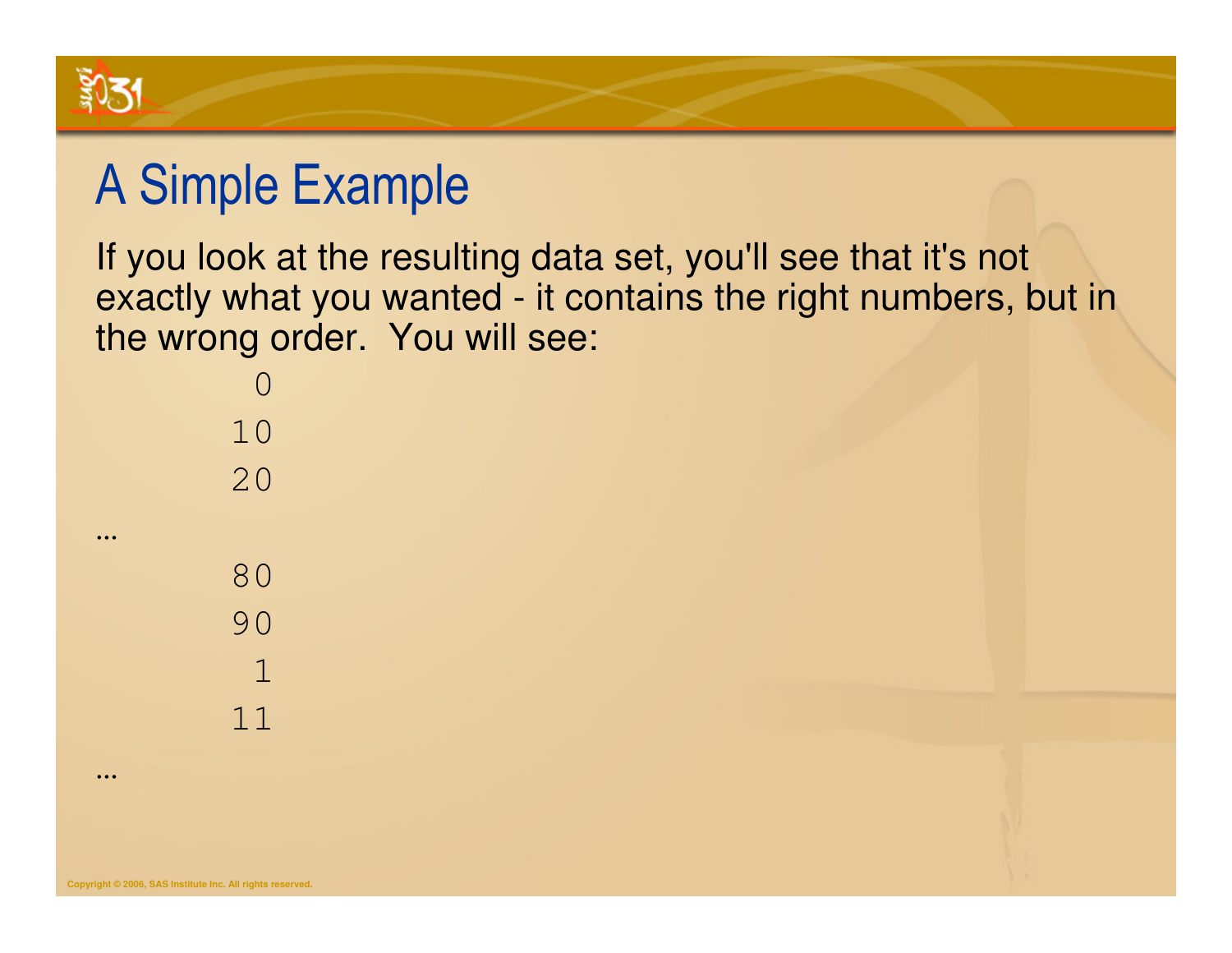

#### What Happened?

It turns out that in SAS's implementation of SQL, joins are performed from right to left rather than left to right as you might expect. The fix is simple: just reverse the data sources:

| proc sql; |                 |
|-----------|-----------------|
| select    | ones.digit      |
|           | + tens.digit*10 |
|           | as number       |
| from      | digits as tens, |
|           | digits as ones; |
| quit;     |                 |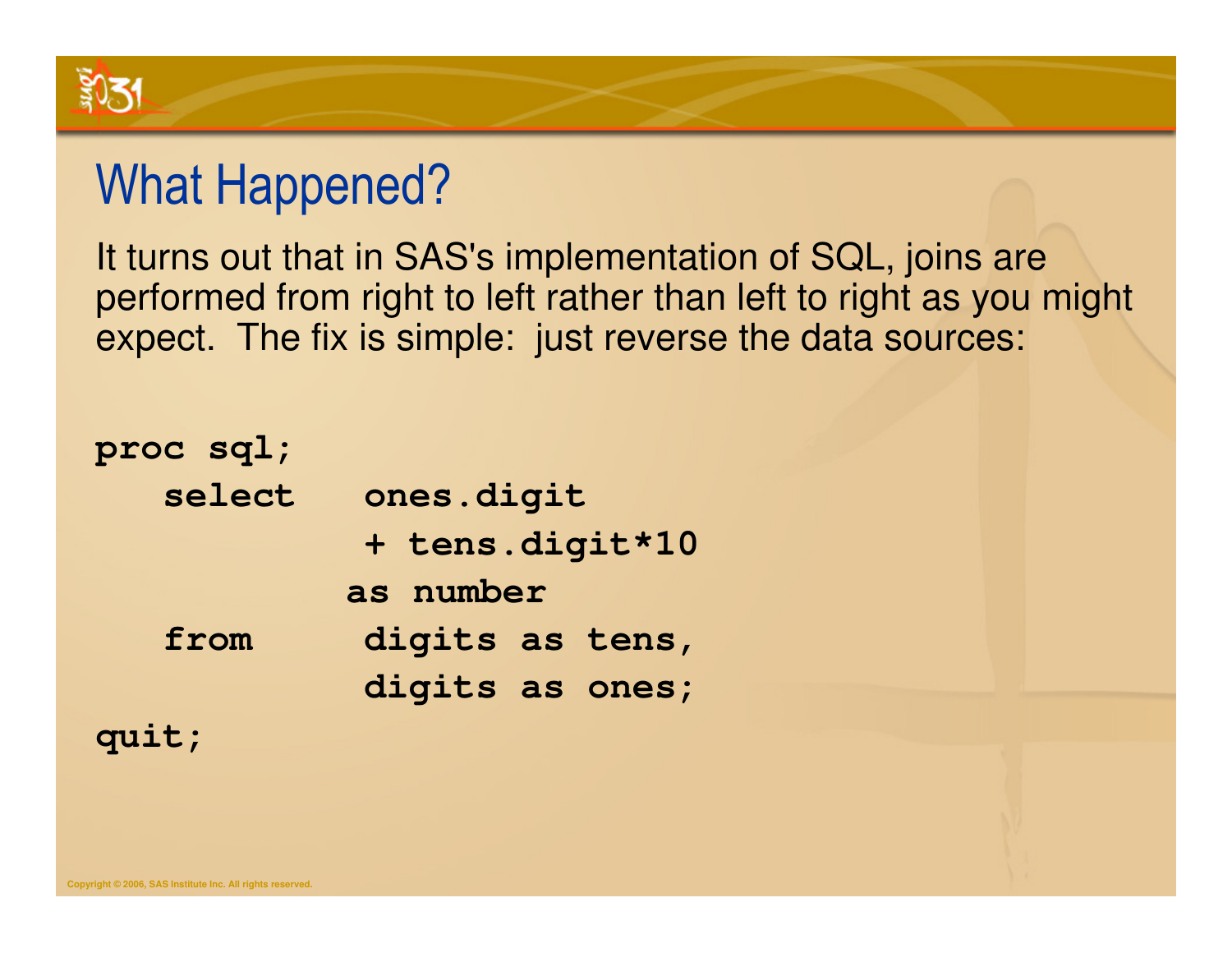#### **Obtaining Subsets**

If you don't want all the numbers, use a WHERE clause:

| proc sql; |                                  |
|-----------|----------------------------------|
| select    | ones.digit                       |
|           | + tens.digit*10                  |
|           | as number                        |
| from      | digits as ones,                  |
|           | digits as tens                   |
| where     | $mod(calculated number, 2) = 0;$ |
| quit;     |                                  |

Produces the even numbers 0-98.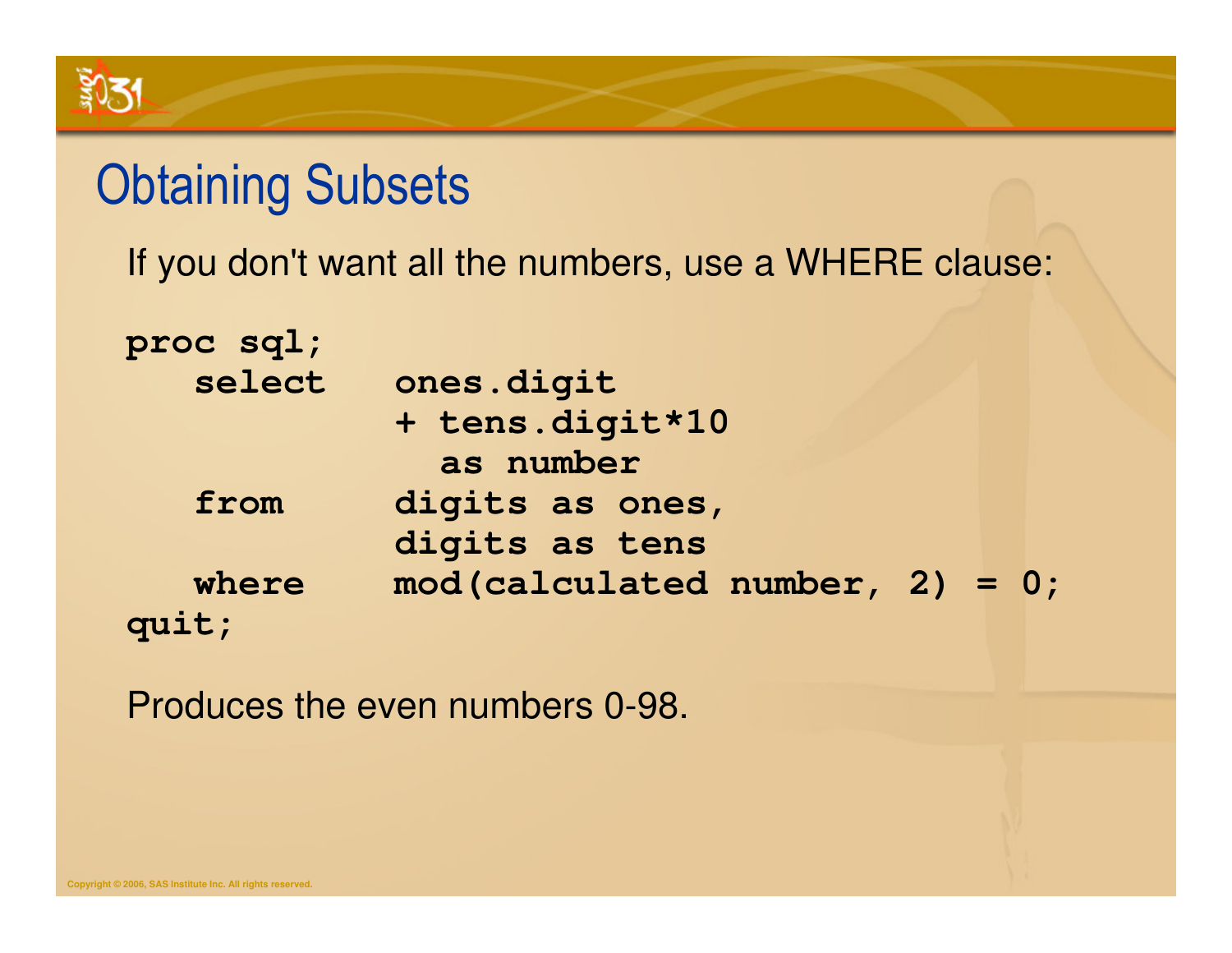# **Obtaining Subsets**

Or change your logic:

| proc sql; |                                           |
|-----------|-------------------------------------------|
| select    | $2 *$                                     |
|           | (ones.digit + tens.digit*10)<br>as number |
| from      | digits as tens,                           |
|           | digits as ones                            |
| where     | tens.digit < $5;$                         |
| quit;     |                                           |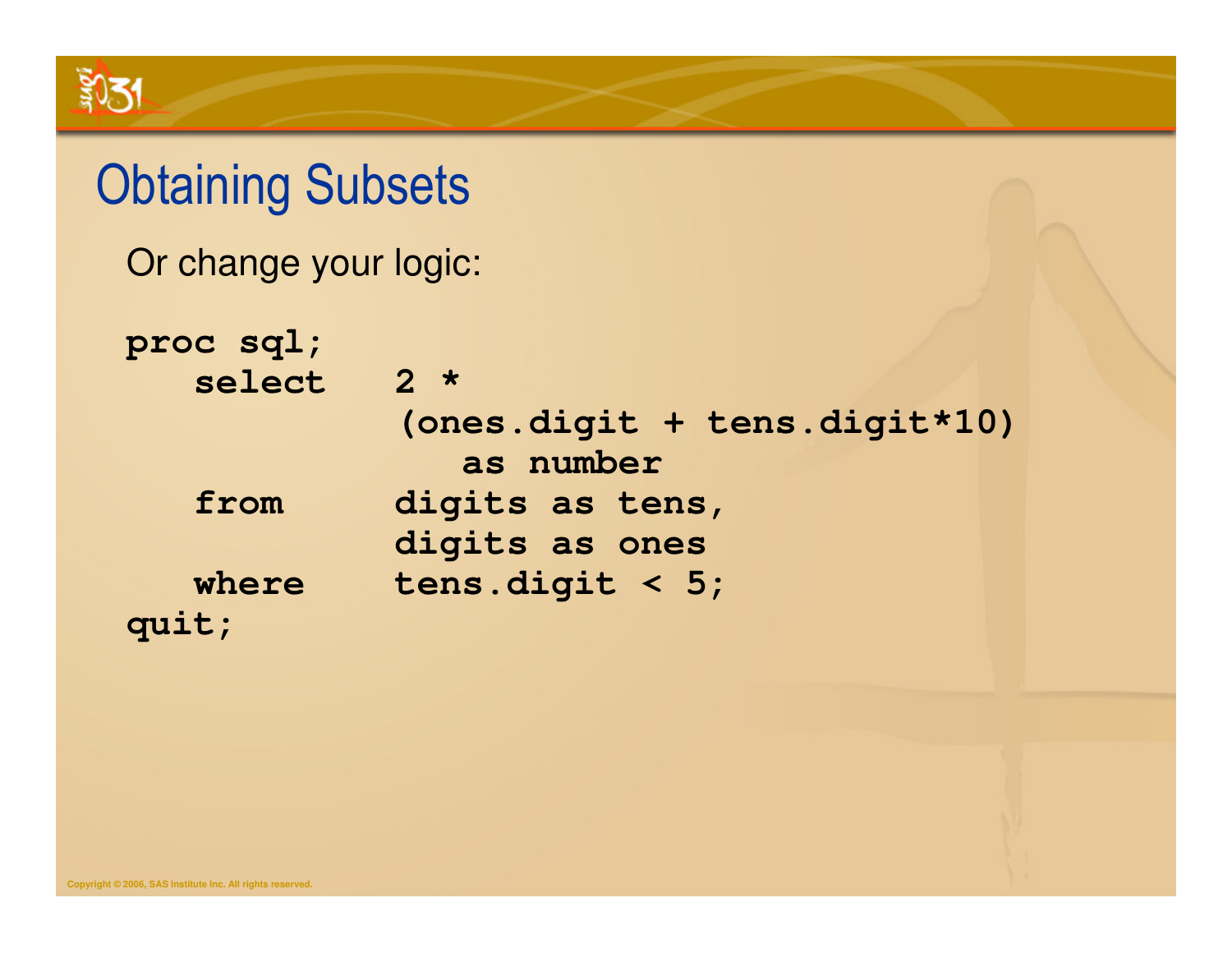# **Obtaining Offsets**

If you don't want to start at 0, you can add an offset

| proc sql; |                                  |
|-----------|----------------------------------|
| select    | 100                              |
|           | + ones.digit                     |
|           | + tens.digit*10                  |
|           | as number                        |
| from      | digits as ones,                  |
|           | digits as tens                   |
| where     | $mod(calculated number, 2) = 0;$ |
| quit;     |                                  |

Produces the even numbers 100-198.

**Copyright © 2006, SAS Institute Inc. All rights reserved.**<br>Copyright © 2006, SAS Institute Inc. All rights reserved. Remember the Frivolous Law of Arithmetic: almost all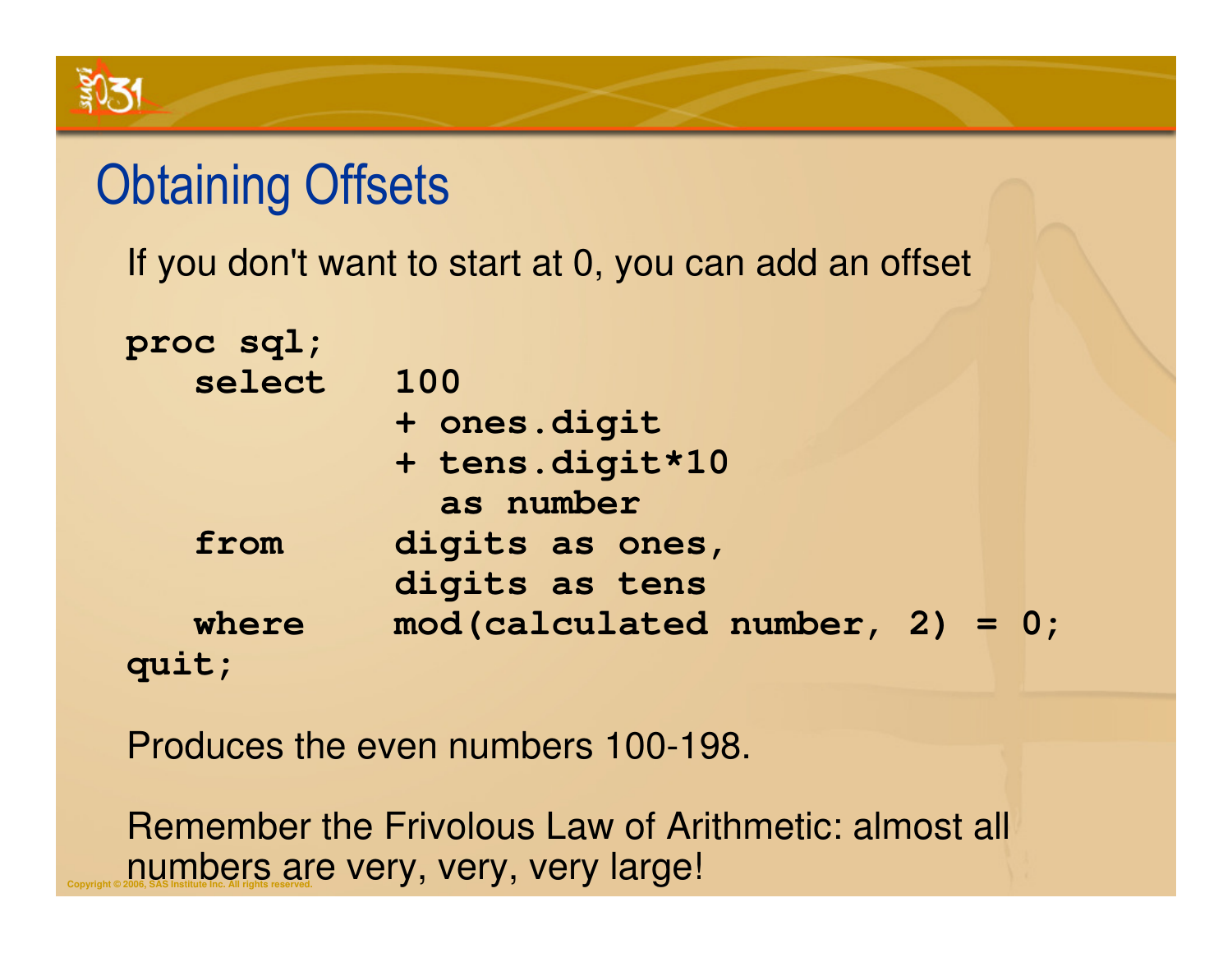

#### Looping With Dates

Looping over a range of dates is just a modification of looping with an offset. Suppose you want the 1000 days starting on January 1, 2005:

**proc sql;**select **select '01jan2005'd + ones.digit + tens.digit\*10 + hundreds.digit\*100 as mydate length=5 format=date9. from digits as hundreds,digits as tens, digits as ones order by calculated mydate;quit;**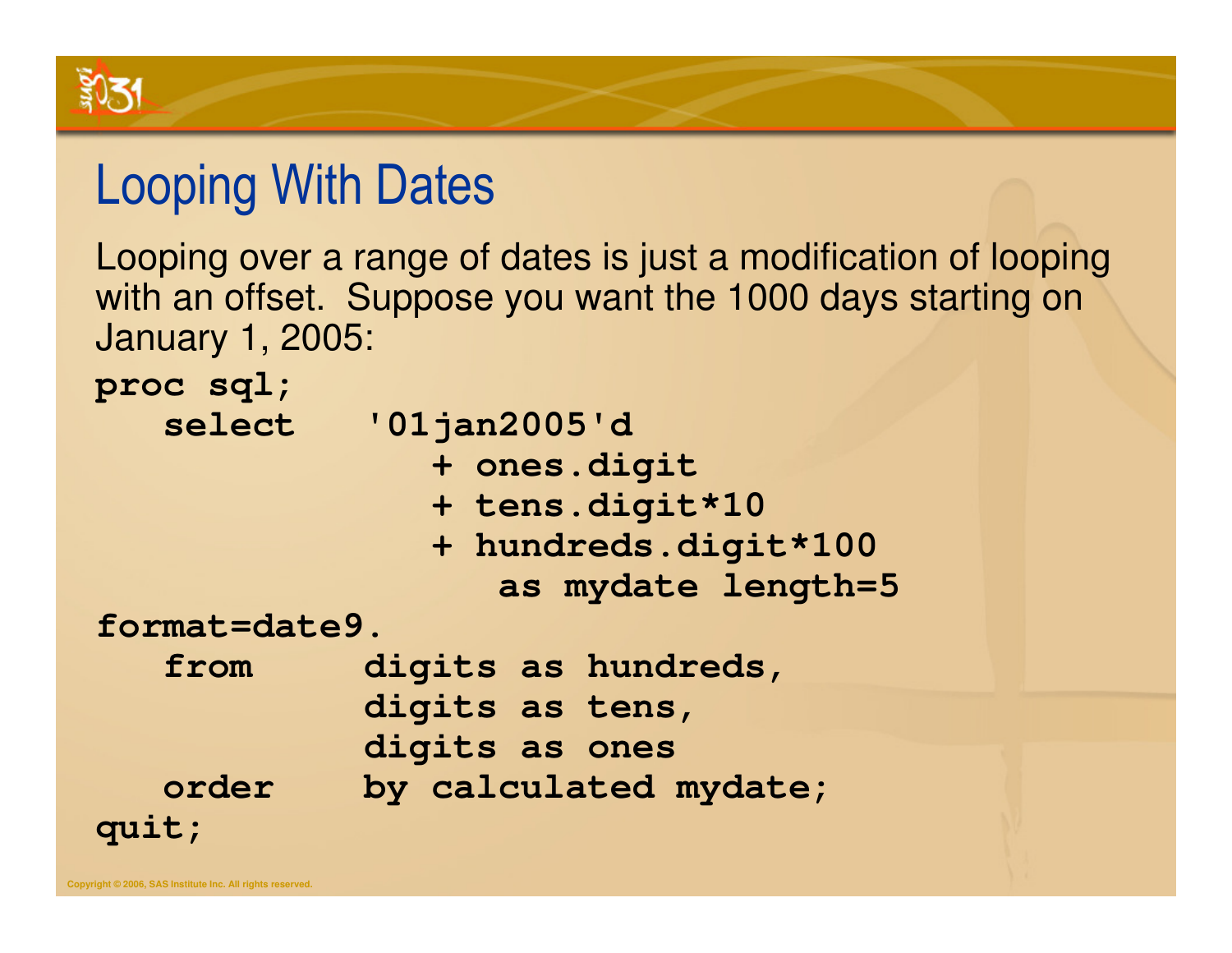

#### A Utility Date Data Set

The Frivolous Theorum of Arithmetic doesn't really apply to dates - you'll pretty much never need to deal with dates outside the range 1886 to 4000 (for our internal standard for unknown date values), so you can put them all into a SAS data set containing all those dates, along with some other useful information, and still not take up much storage space. That lets you do a simple join on dates instead of the Cartesian joins shown above.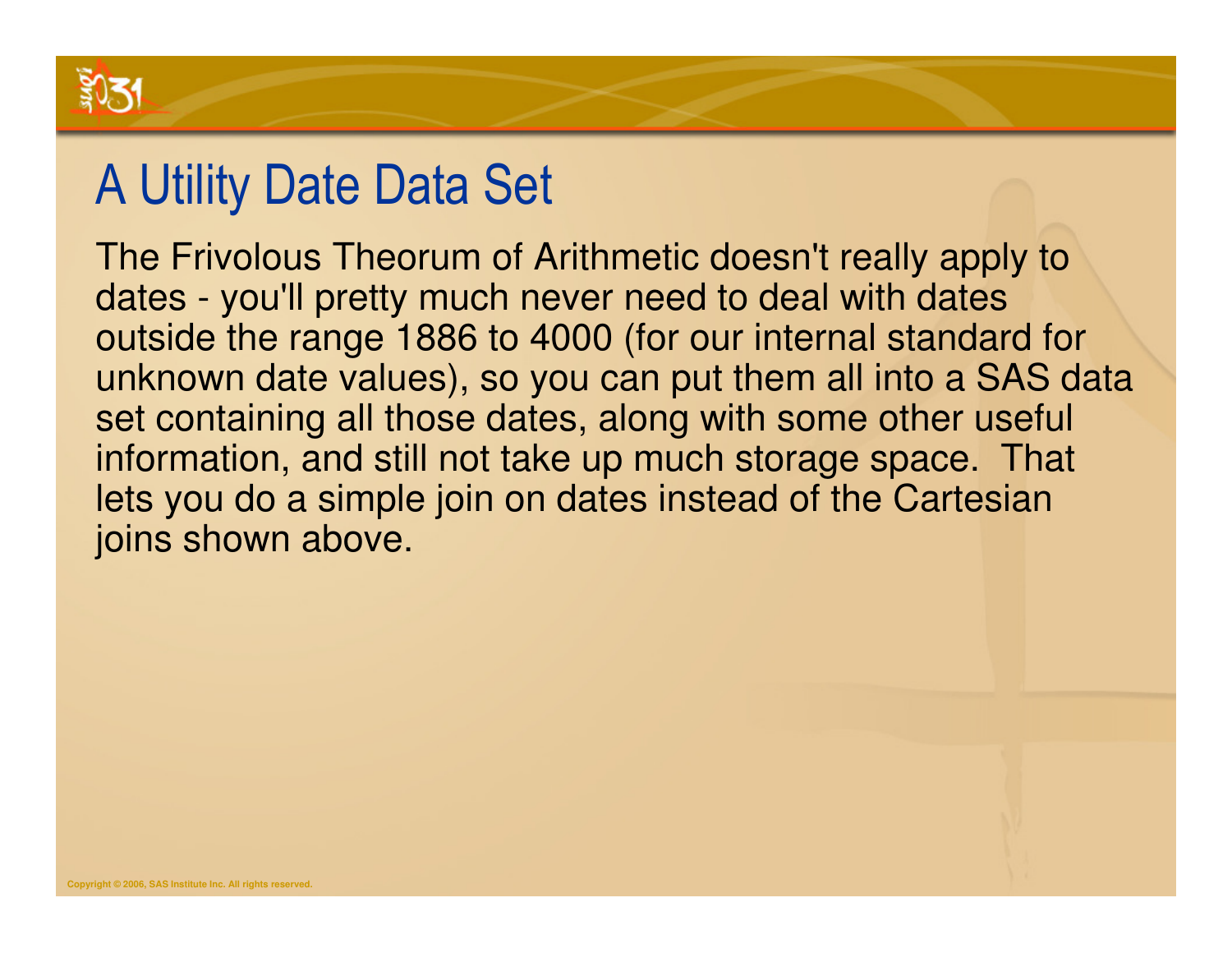#### A Utility Date Data Set

```
data dates;
length date 5.;
do date = '01jan1886'd to '31dec4000'd;year = year(date);
month = month(date);
dayofmonth = day(date);
      dayofweek = weekday(date);
      julian = juldate7(date);
      lastdayofmonth =
         (date=intnx('month', date, 0, 'e'));output;end;
format date date9.;run;
```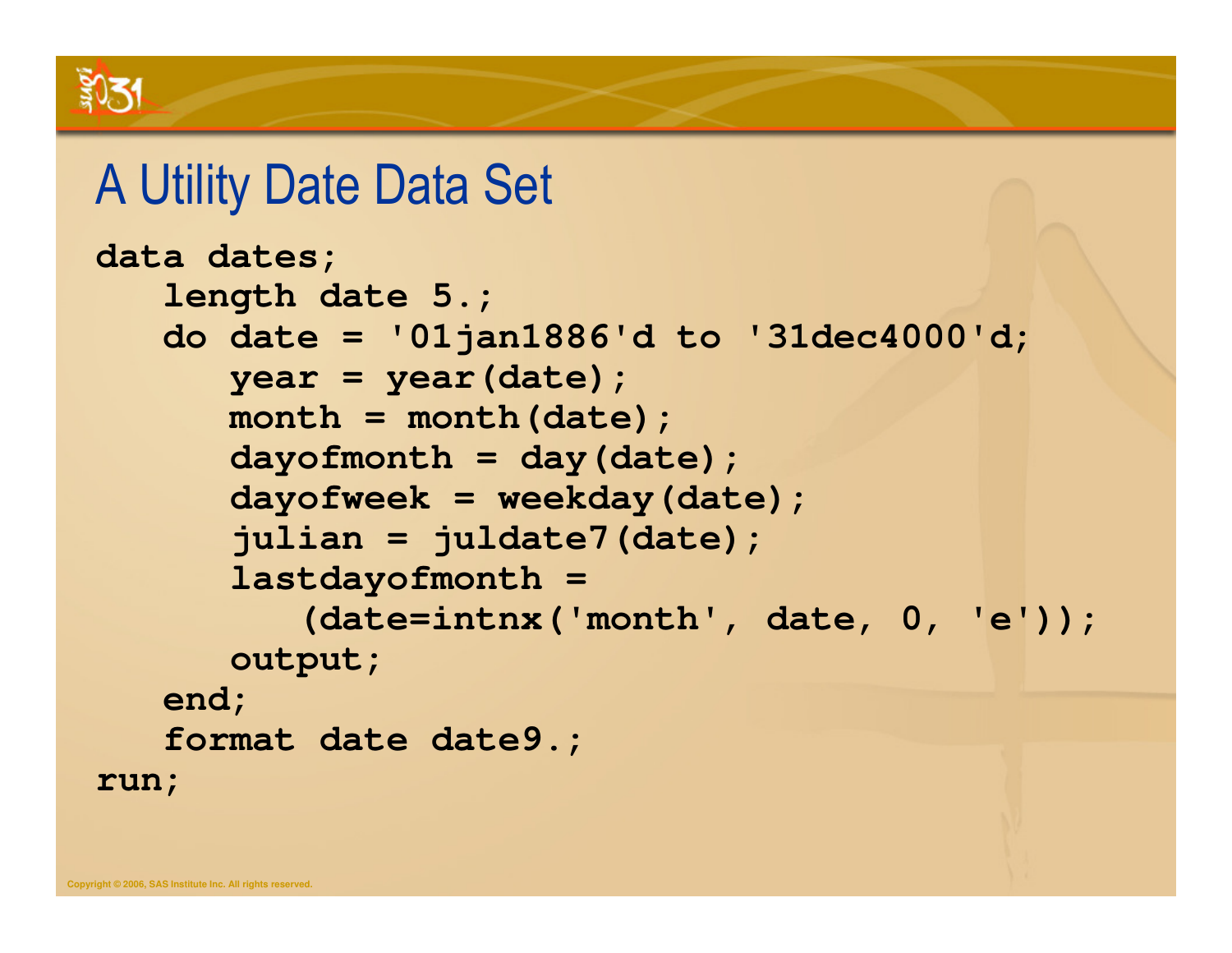

#### A Utility Date Data Set

#### **See the accompanying paper for some examples using the utility DATES data set.**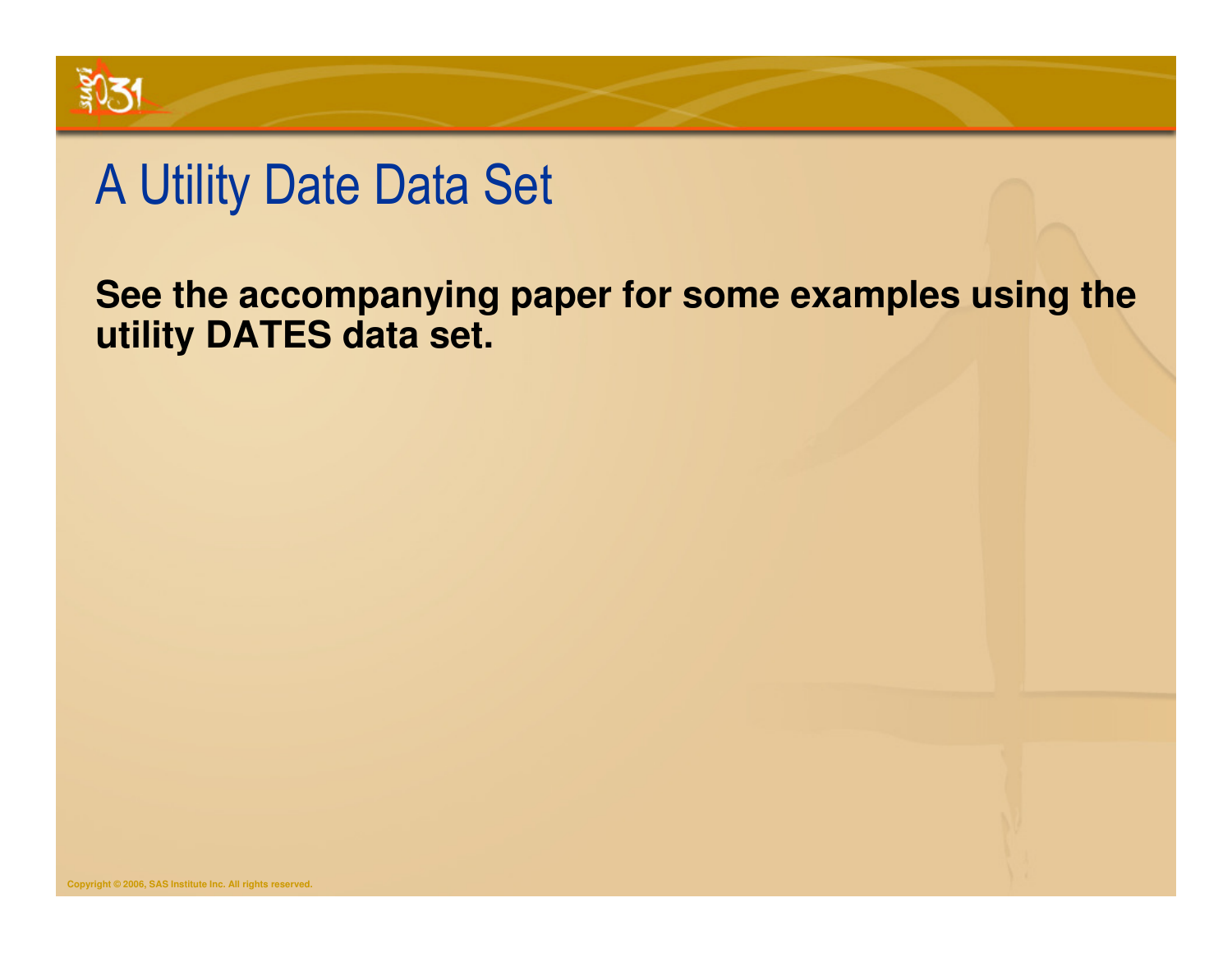# Why I Learned How To Do This

At my previous employer, we relied on SAS/Intrnet for data collection and reporting.

SAS/Intrnet has two major components - the Application Broker and htmSQL.

The Application Broker uses standard SAS programming data steps and procedures - and uses the Output Delivery System to create HTML, PDF, or Excel-readable output. It's very powerful, but also complicated.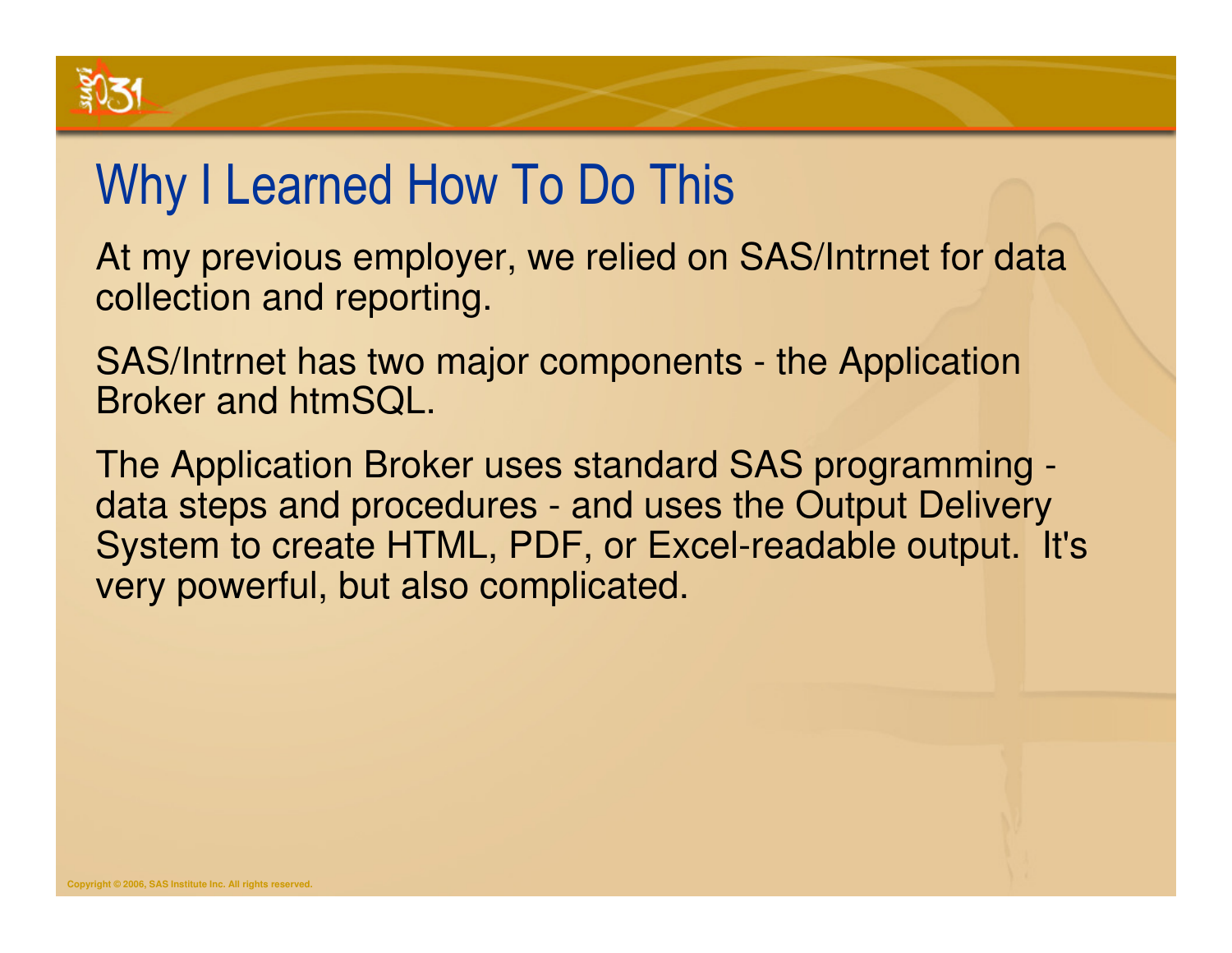# Why I Learned How To Do This

htmSQL is a combination of HTML and SQL. It's not as powerful as the Application Broker, but it's easier to set up. It can also do master/detail reporting, which the Application Broker cannot easily do. It also gave better control over HTML.

Because of its simplicity and power, I preferred to use htmSQL whenever I could. That meant I had to learn new ways to perform standard tasks.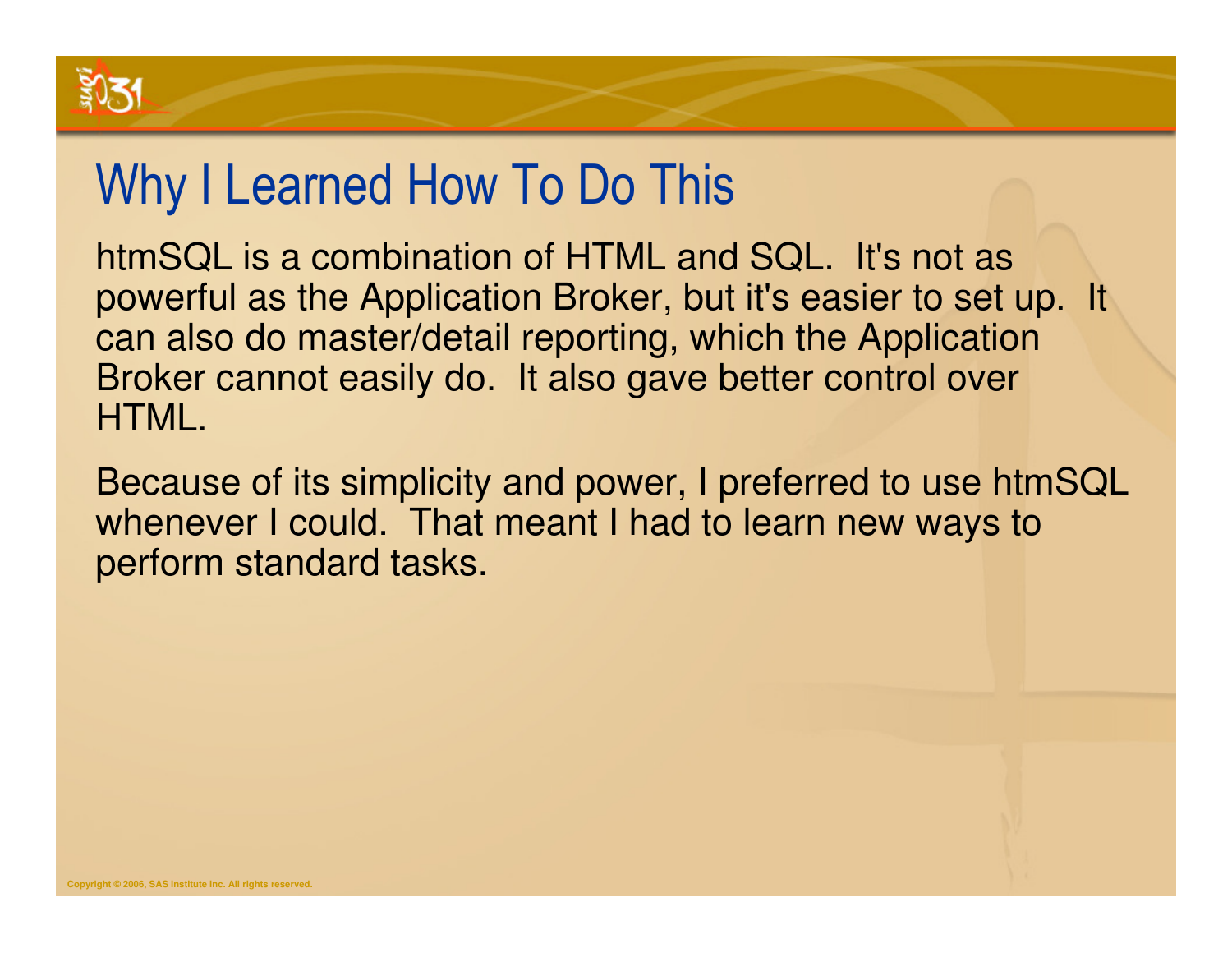

#### A Sample htmSQL "program"

<HEAD> <TITLE>htmSQL: Retail Data</TITLE> </HEAD> <BODY> {query datasrc="retail"}{sql} select sales,date,year,month,dayfrom sashelp.retailWhere year  $=$   ${8PARAM}$ {/sql} <TABLE BORDER=1> <TR> <TH>Sales</TH> <TH>Date</TH> <TH>Year</TH> <TH>Month</TH><TH>Day</TH> $<$ /TR $>$ 

{eachrow} $<$ TR $>$  <TD>{&sales}</TD> <TD>{&date}</TD> <TD>{&year}</TD> <TD>{&month}</TD><TD>{&day}</TD> $\langle$ TR $>$  {/eachrow}</TABLE>

{/query}</BODY>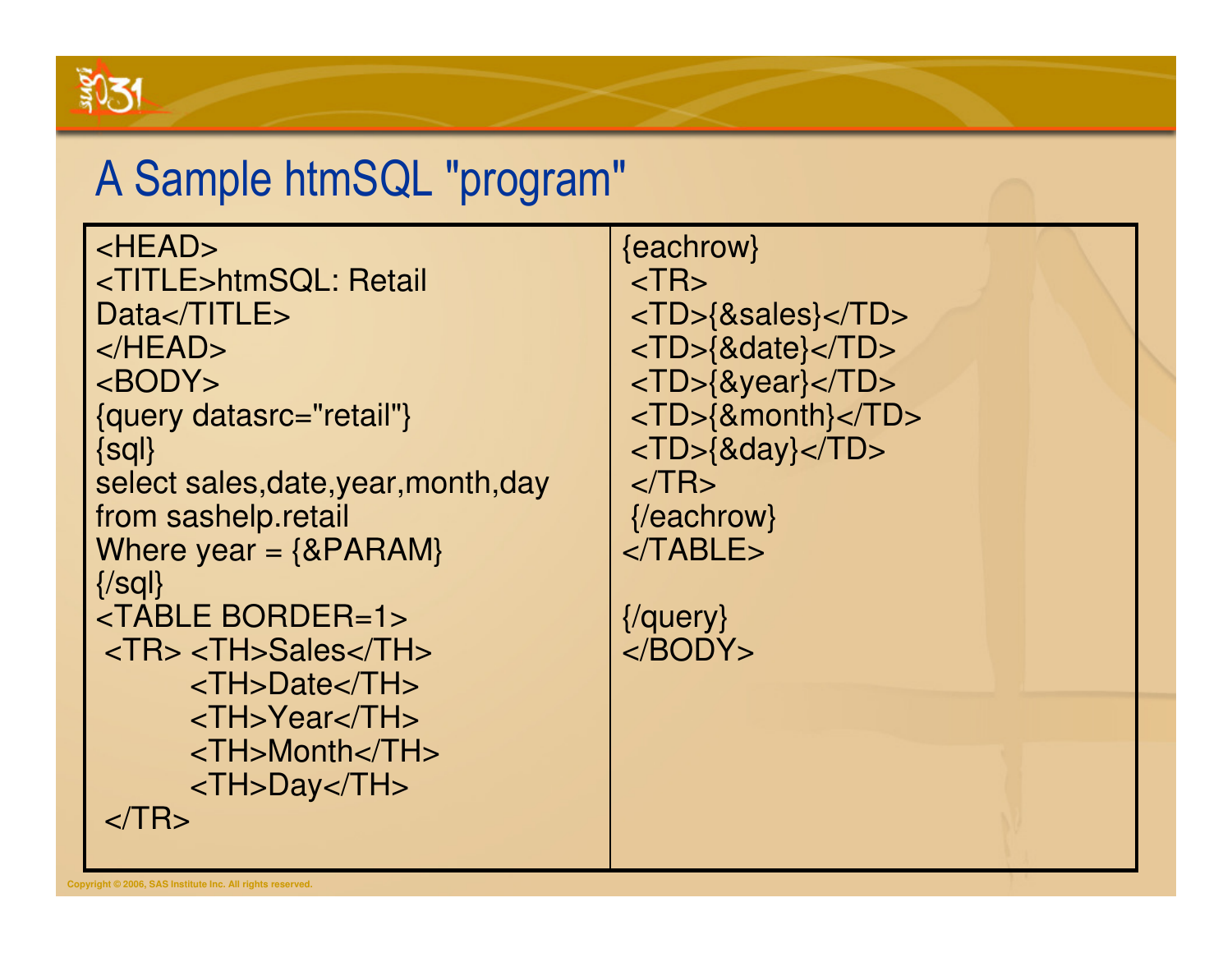

#### Why I Learned To Do This

The particular application I wanted to write was a file listing we added report files (PDFs) to a particular directory when they were created, and I wanted the directory page to automatically show the current list - I didn't want someone to have to manual update the index page whenever a new report was added.

I can get the names of the files in a directory using SAS functions, but I needed to put the functions in a loop to get all the filenames. Hence the need for looping in SQL.

The actual code used to obtain the listing is too complicated toexplain in a short presentation, so I will describe only simple looping today. The directory listing code is shown in the accompanying paper.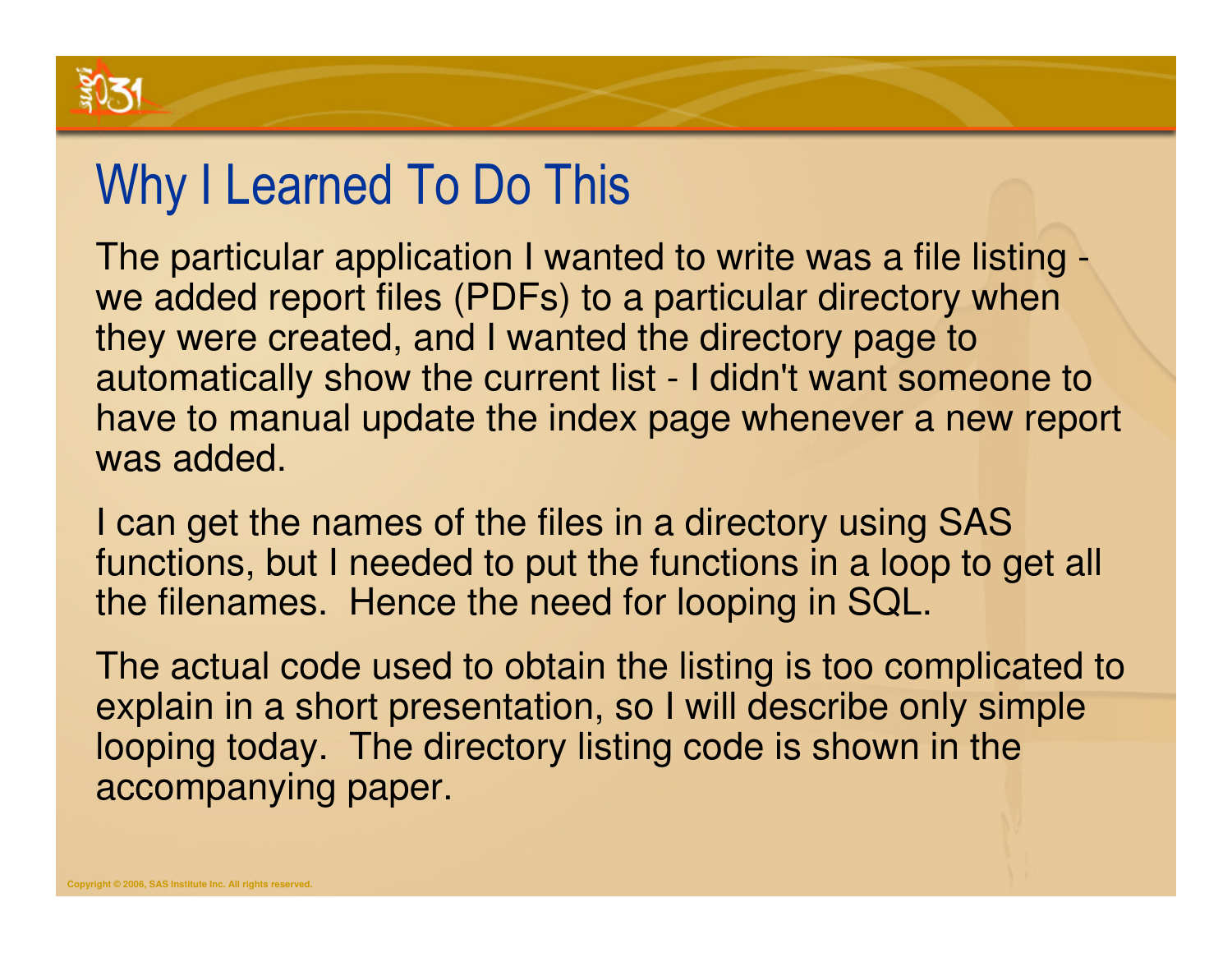#### **Conclusion**

One of the most powerful features in the data step,iteration, can in many cases be simulated in SQL though the use of utility data sets.

Although the examples in this paper are restricted to ordinary programs and htmSQL, the techniques illustrated can be used in any SQL environment, including the SAS Java interfaces and standalone database (Oracle, DB2, etc.) applications.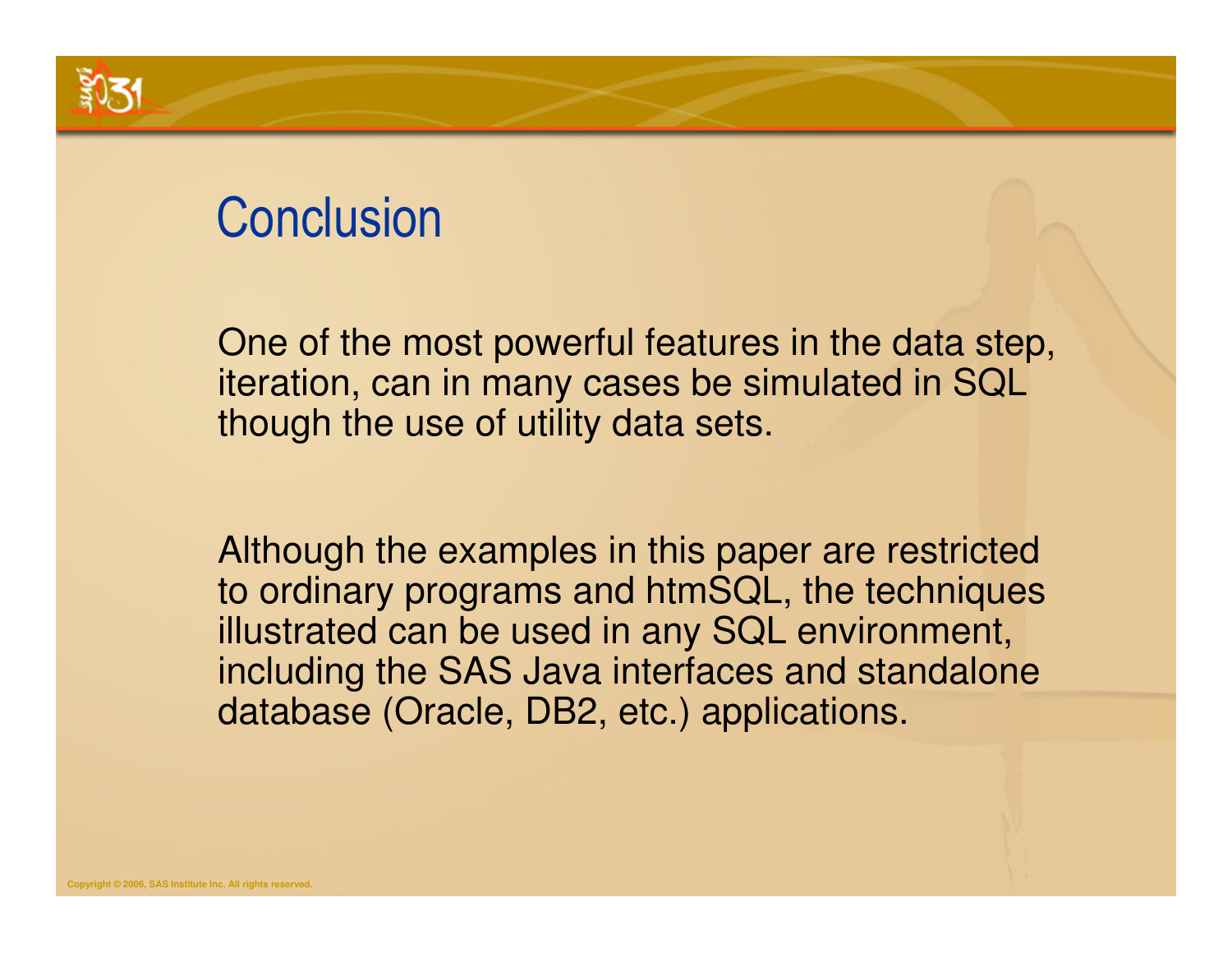

# Acknowledgements

**Richard deVenezia**